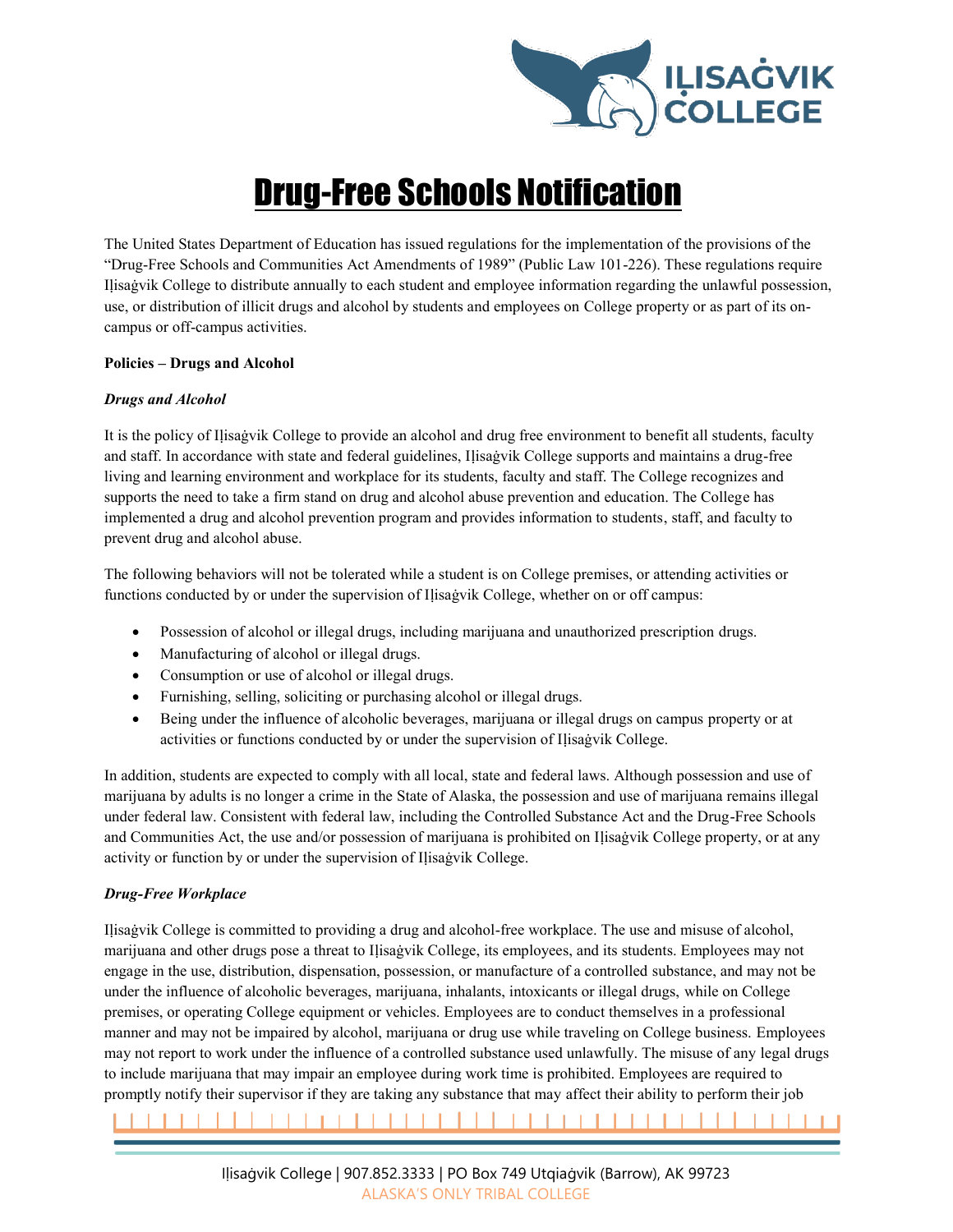duties. Employees shall not consume any alcoholic beverage or use drugs including marijuana in the workplace or during work hours, and may not report to work under the influence of alcohol, marijuana or drugs. Employees shall immediately notify their supervisor or the Human Resources Executive Director upon discovery of any suspicious substance-related activities or items, and must also avoid touching these items. (BP 6.14)

# **Definitions**

- o *Illegal Drugs*: the non-medical use and/or possession of drugs that are prohibited by state or federal law.
- o *Drug Abuse*: the misuse of prescription and/or illegal drugs.
- o *Alcohol Abuse*: substantial impairment resulting from the drinking of alcohol.
- o *Under the Influence*: state of impairment or intoxication from the effects or alcohol of drug consumption.

# **Sanctions**

As an academic community, Iḷisaġvik College is committed to providing an environment in which learning and scholarship can flourish. The possession or use of illegal drugs, or the abuse of those which may otherwise be legally possessed, seriously affects the College environment, as well as the individual potential of our students and staff. The abuse of alcohol and other drugs by students, regardless of age and of location (on-campus or offcampus), is prohibited by the Student Code of Social Conduct. The College can, and will, impose disciplinary sanctions for violations. Students are also subject to city ordinances and state and federal laws. A separate policy addresses violations by college staff and faculty.

The College strongly encourages students and staff members to voluntarily obtain assistance for dependency or abuse problem before such behavior results in an arrest and/or disciplinary referral which might result in their separation from the institution. Help is available within the community for students and staff members who are dependent on, or who abuse the use of alcohol or other drugs.

# *Student Sanctions*

Violations of the Code of Social Conduct carry serious consequences. Students who violate the College's policy or federal, state and local laws regarding alcohol, marijuana and illegal drugs are subject to disciplinary action, up to and including expulsion from Iḷisaġvik College and Iḷisaġvik College housing, and may be subject to arrest and criminal prosecution. Students receiving Title IV funds who are convicted of a criminal drug offense during the period of enrollment for which the funds were awarded will lose eligibility for all Title IV funds.

The following procedures for violation of this policy are in place for the protection of all students and members of the Iḷisaġvik College community. The College reserves the right to take a more serious level of action depending on the nature and severity of the offense.

- Students who are found to be in violation of this policy will meet with the departmental director or his/her designee within 72 hours of the reported violation.
- The first violation of this policy will result in a letter of warning from the Dean of Students and the student will be placed on behavioral contract.
- A second violation of this policy will result in the expulsion of the student from Ilisagvik College housing. Documentation of Removal from Residential Center will be placed in permanent student files in the Student Success Center.
- A third violation of this policy will result in suspension from the student's academic program for a specified length of time. The student will not be eligible for student housing the following semester. The student may re-apply for residential housing for subsequent semesters.

# ,,,,,,,,,,,,,,,,,,,,,,,,,,,,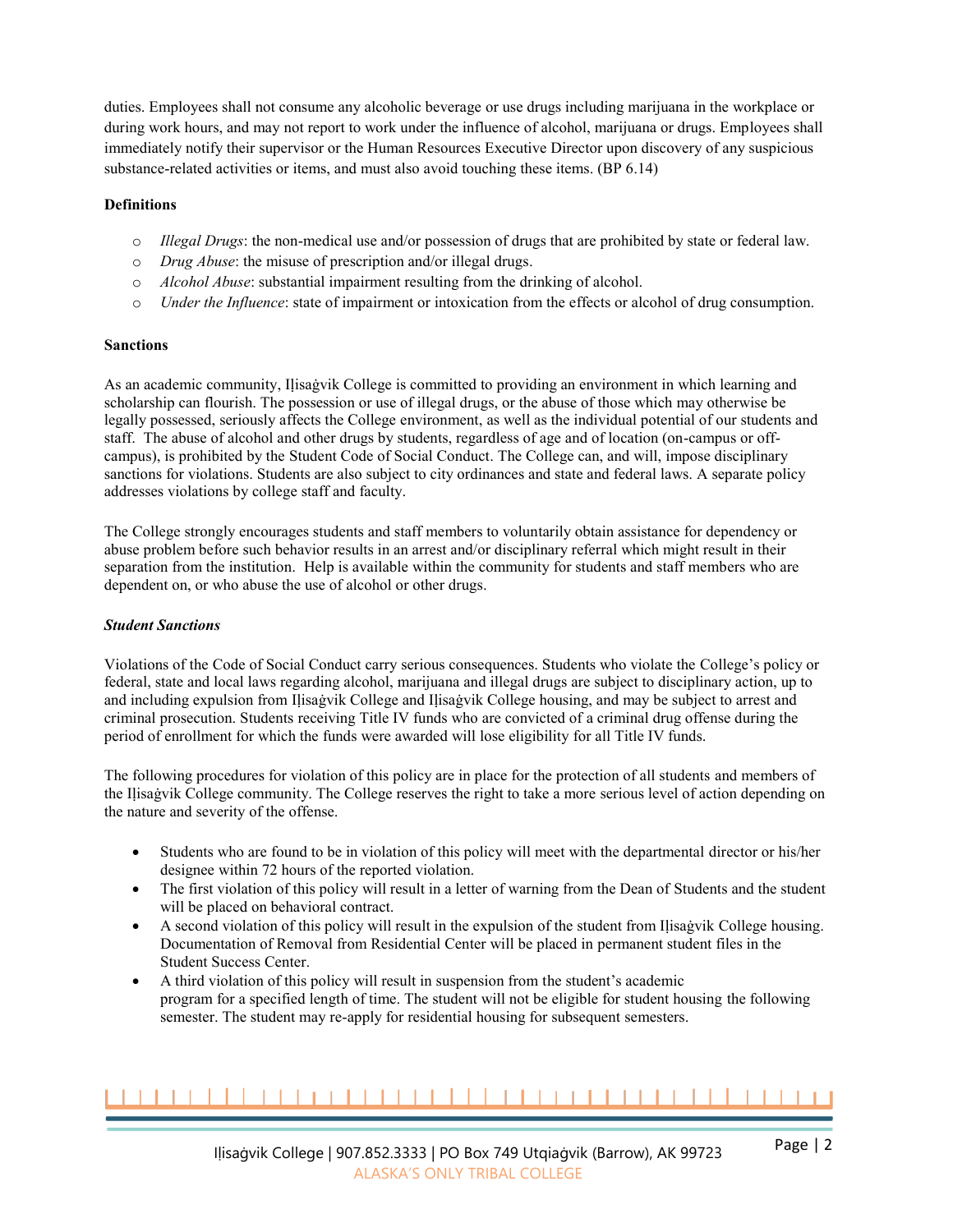- The North Slope Borough Police will be called in the event it is determined an intoxicated student is under the legal drinking age of 21.
- The North Slope Borough Police will be called in the event it is determined or suspected that a student is selling, buying or in possession of alcohol, marijuana or illegal drugs on the Ilisaġvik campus.
- Students enrolled in certain vocational programs, especially those involving the operation of equipment, may be subject to alcohol and drug testing.
- The student is subject to immediate expulsion from Iḷisaġvik College housing and/or separation from the College if it is determined the student in fact bought, sold or possessed alcohol, marijuana or illegal drugs.

# *Parent/Legal Guardian Notification*

In accordance with FERPA (Family Educational Rights and Privacy Act), Iḷisaġvik College reserves the right to contact the parent(s) or guardian(s) of students involved in violations of College controlled substances policies or in the event of a life threatening situation.

# *Employee Sanctions*

Drug Testing | Ilisagvik College conducts drug testing of employees and prospective employees, at the College's expense, and consistent with the College's business purpose and the terms of this policy. Employees whose job descriptions require a Commercial Driver License or who operate heavy equipment in the course of employment are also subject to the terms of state and federal Department of Transportation (DOT) drug testing regulations. Iḷisaġvik College may test employees and prospective employees for the presence of the following drugs or their metabolites: amphetamines, cocaine, marijuana, opiates, and methamphetamine. An employee's consent to submit to testing is required as a condition of employment. Employees and prospective employees may be tested in the following circumstances:

- After an offer of employment has been made, but before a new employee actually starts working (preemployment testing) for safety-sensitive and other designated positions.
- After an accident or serious injury at work.
- With reasonable suspicion that the employee has violated this policy.
- Random testing for safety-sensitive positions or other designated positions.

Release from Duty or Testing on Reasonable Suspicion of Impairment | Employees may be released from duty and sent home, or tested for drugs upon reasonable suspicion that the employee may be impaired by the use of drugs or alcohol and that the use may adversely affect the employee's job performance or the work environment. A determination that reasonable suspicion exists is based on a reasonable belief that the individual is under the influence of drugs or alcohol based on direct observation of specific, contemporaneous, physical, behavioral or performance indicators of probable use. Third party observation and reports do not constitute reasonable cause and are thus not the sole basis for testing.

Consequences of Refusal to Participate in Testing | Refusal to comply with the testing requirements of this policy is considered as a positive test result, as well as insubordination. An employee who refuses to submit to testing according to this policy shall be removed from duty immediately, pending further disciplinary action. A prospective employee who refuses to comply with the testing requirements of this policy shall not be hired for the position for which that person applied. A single instance of failing to provide an adequate sample for pre-employment testing will typically not be considered "refusal." Refusal to comply with this testing policy includes: failure to participate in testing; failure to sign a consent to testing form; failure to remain available for post-accident testing; submitting fake or altered samples, and engaging in conduct that obstructs the testing process, including refusal to comply with testing directions and/or procedures.

Violation of Policy | A prospective employee who renders a positive drug test result will not be employed in the position for which the individual applied and received an offer. A positive drug test result does not bar a prospective ,,,,,,,,,,,,,,,,,,,,,,,,,,,,,,,,,,,,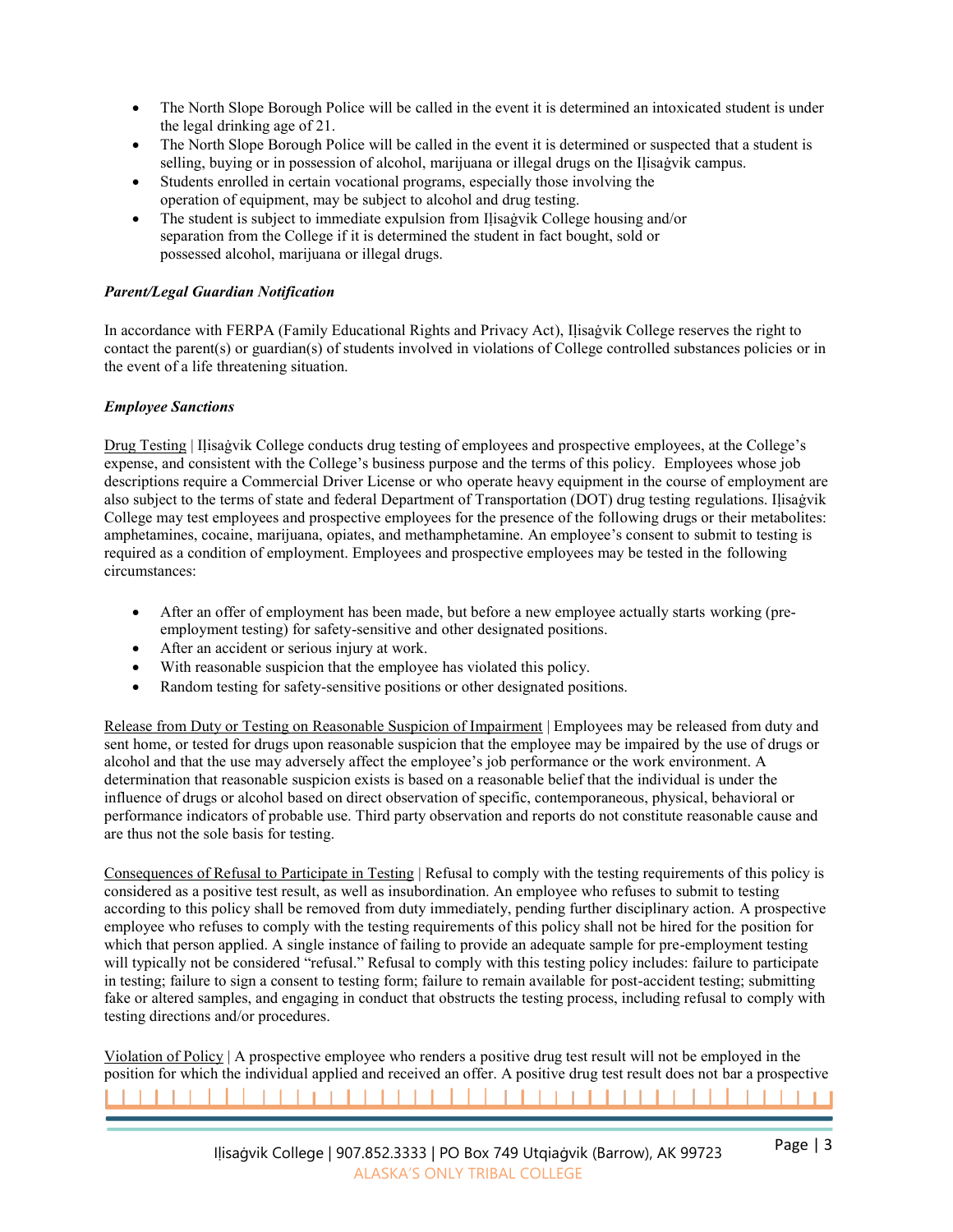employee from submitting an application for future vacancies. A violation of this policy by a current employee is grounds for immediate disciplinary action, up to and including termination of employment. In the College's discretion, other appropriate action may be taken or offered to the employee. Where the employee has been terminated under this policy, rehire may be conditioned upon the employee providing evidence that the employee has completed drug or alcohol treatment, and is continuing with appropriate aftercare.

Treatment in Lieu of Disciplinary Action | As an alternative to disciplinary action for a violation of this policy, with the written authorization of the President, the employee may be placed on unpaid leave for a specific period, in order to complete a substance abuse/alcohol treatment program, at the employee's expense. Prior to return to work, the employee must submit a certificate of successful completion of the program to the Human Resources Executive Director. The employee's return to work will be conditioned upon not violating this policy in the future. The employee may be required to participate in continuing treatment or a testing program as a condition of return. The costs of participating in the program may or may not be covered by the College's health plan or policies.

# *State of Alaska Legal Sanctions*

In addition to disciplinary sanctions imposed by the College, all students, faculty, and staff should be aware that federal and state laws consider illegal use, possession, sale, distribution, or manufacture of drugs or alcohol as serious crimes that can lead to imprisonment and fines.

| <b>Schedules A.S. Title 11</b> | <b>Substances</b>                                                                            |  |
|--------------------------------|----------------------------------------------------------------------------------------------|--|
| IA                             | Opium, Codeine, Heroin, Methadone, Morphine, Dilaudid, Percodan, Demerol                     |  |
| <b>IIA</b>                     | Cocaine, Amphetamines, LSD, Mescaline, Peyote, PCP, Methaqualone, Phenobarbital, Psilocybine |  |
| <b>IIIA</b>                    | Hashish, Barbiturates                                                                        |  |
| <b>IVA</b>                     | Valium, Librium, Darvon                                                                      |  |
| VA                             | Small amounts of Codeine or Opium in non-narcotic mixtures                                   |  |
| <b>VIA</b>                     | Marijuana                                                                                    |  |

| <b>Controlled Substances, AS 11.71</b>                              | <b>Offense</b>                                                                                                                                                                                                                                                                                                                                                 | <b>Penalty</b>                                            |
|---------------------------------------------------------------------|----------------------------------------------------------------------------------------------------------------------------------------------------------------------------------------------------------------------------------------------------------------------------------------------------------------------------------------------------------------|-----------------------------------------------------------|
| First-degree Misconduct Involving a<br>Controlled Substance         | Delivering any amount of a schedule IA, IIA, or IIIA drug<br>to someone who is under 19 and at least three years<br>younger, or engaging in an organized drug enterprise                                                                                                                                                                                       | Unclassified felony<br>$$0-$500,000   0-99 \text{ years}$ |
| Second-degree Misconduct Involving a<br><b>Controlled Substance</b> | Manufacturing, delivering, or possessing with intent to<br>manufacture or deliver: $\geq$ 1 g or $\geq$ 25 tablets of schedule IA<br>drug, or $\geq$ 2.5 g or $\geq$ 50 tablets of a schedule IIA or IIIA<br>drug; or Possessing any amount of a schedule IA or<br>IIA drug near a school; or Manufacturing or possessing<br>methamphetamine-related materials | Class B felony<br>$$0-$100,000 \mid 0-10 \text{ years}$   |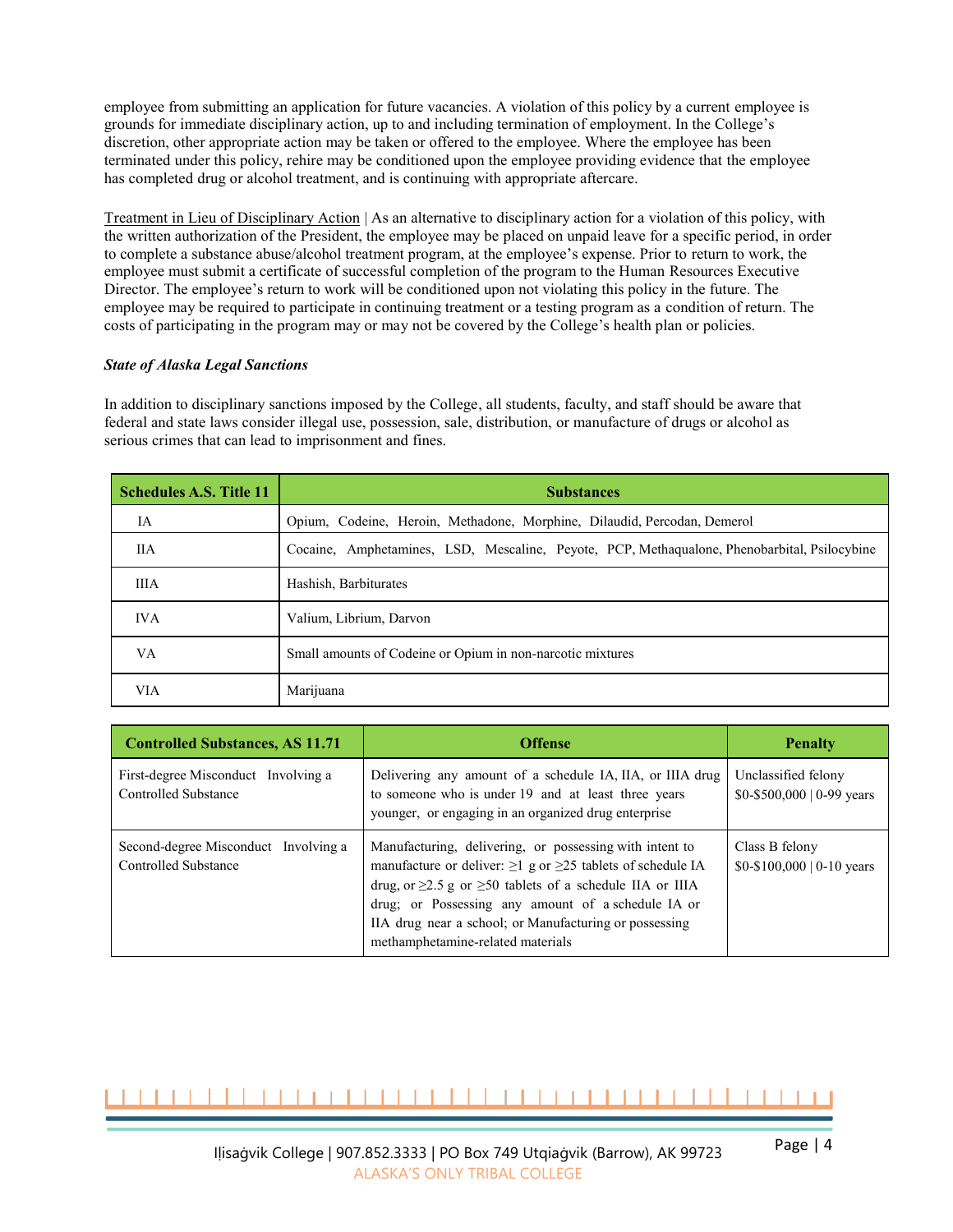| Third-degree Misconduct Involving a<br><b>Controlled Substance</b>  | Manufacturing, delivering, or possessing with intent to<br>manufacture or deliver any amount of a schedule IVA or<br>VA drug; or Possessing any amount of a schedule IIA, IVA,<br>VA, or VIA drug near a school; or Obtaining a<br>controlled substance by misrepresentation, fraud, forgery,<br>deception, or subterfuge; or manufacturing, delivering, or<br>possessing with the intent to manufacture or deliver any<br>amount of a schedule IA, IIA or IIIA drug | Class C felony<br>$$0-$50,000 \mid 0-5 \text{ years}$ |
|---------------------------------------------------------------------|----------------------------------------------------------------------------------------------------------------------------------------------------------------------------------------------------------------------------------------------------------------------------------------------------------------------------------------------------------------------------------------------------------------------------------------------------------------------|-------------------------------------------------------|
| Fourth-degree Misconduct Involving a<br><b>Controlled Substance</b> | Under circumstances not otherwise proscribed, possessing<br>any amount of a schedule IA, IIA, IIIA, IVA, VA, or<br>VIA drug.                                                                                                                                                                                                                                                                                                                                         | Class A Misdemeanor<br>$$25,000$   + 0-1 year         |

| Marijuana (A.S. 17.38)   Offense                                                                                                                                                                                                               | <b>Penalty</b>                        |
|------------------------------------------------------------------------------------------------------------------------------------------------------------------------------------------------------------------------------------------------|---------------------------------------|
|                                                                                                                                                                                                                                                |                                       |
| A person under 21 years old possessing, using, displaying, purchasing, or transporting<br>marijuana.                                                                                                                                           | Class B Misdemeanor<br>$$1,000$ (max) |
| A person 21 or over possessing, growing, processing more than 6 plants, or a household<br>of individuals 21 or over possessing, processing more than 12 plants                                                                                 | \$750                                 |
| It is unlawful for any person to publicly consume marijuana                                                                                                                                                                                    | \$100                                 |
| A person under 21 presenting or offering to a marijuana establishment a false age for the<br>purpose of purchasing or procuring marijuana products                                                                                             | \$400                                 |
| When legally cultivated, marijuana plants shall be cultivated in an area where they are not<br>subject to public view; and A person who cultivates marijuana must take reasonable<br>precautions to secure the plants from unauthorized access | \$750                                 |
| It is unlawful for persons under 21 to manufacture, possess, purchase, or distribute<br>marijuana accessories.                                                                                                                                 | Violation                             |

| Alcoholic Beverages (A.S. 4.16)   Offense                                                                                       | <b>Penalty</b>                          |
|---------------------------------------------------------------------------------------------------------------------------------|-----------------------------------------|
| Manufacture, sell, barter, or offer or possess for sale without license or permit                                               | $$10,000 + 0-1$ year                    |
| Knowingly enter or remain on licensed premises without appropriate<br>companion or consent if under 21                          | Violation $+$ \$500                     |
| Knowingly consume or possess if under 21 (First Offense)                                                                        | Violation $+$ \$500                     |
| Purchase or solicit another to purchase or induce another to provide if under 21                                                | $$25,000 + 30$ days                     |
| Purchase or solicit another to purchase or induce another to provide if under 21<br>(Repeat Offense)                            | $$50,000 + 0.5$ years                   |
| Purchase or solicit another to purchase or induce another to provide in under 21 and minor<br>causes injury or death to another | Class C Felony<br>$$50,000 + 0.5$ years |

## ,,,,,,,,,,,,,,,,,,,,,,,,,,,,,,,,,,,,,,  $\mathbf{L}$

÷,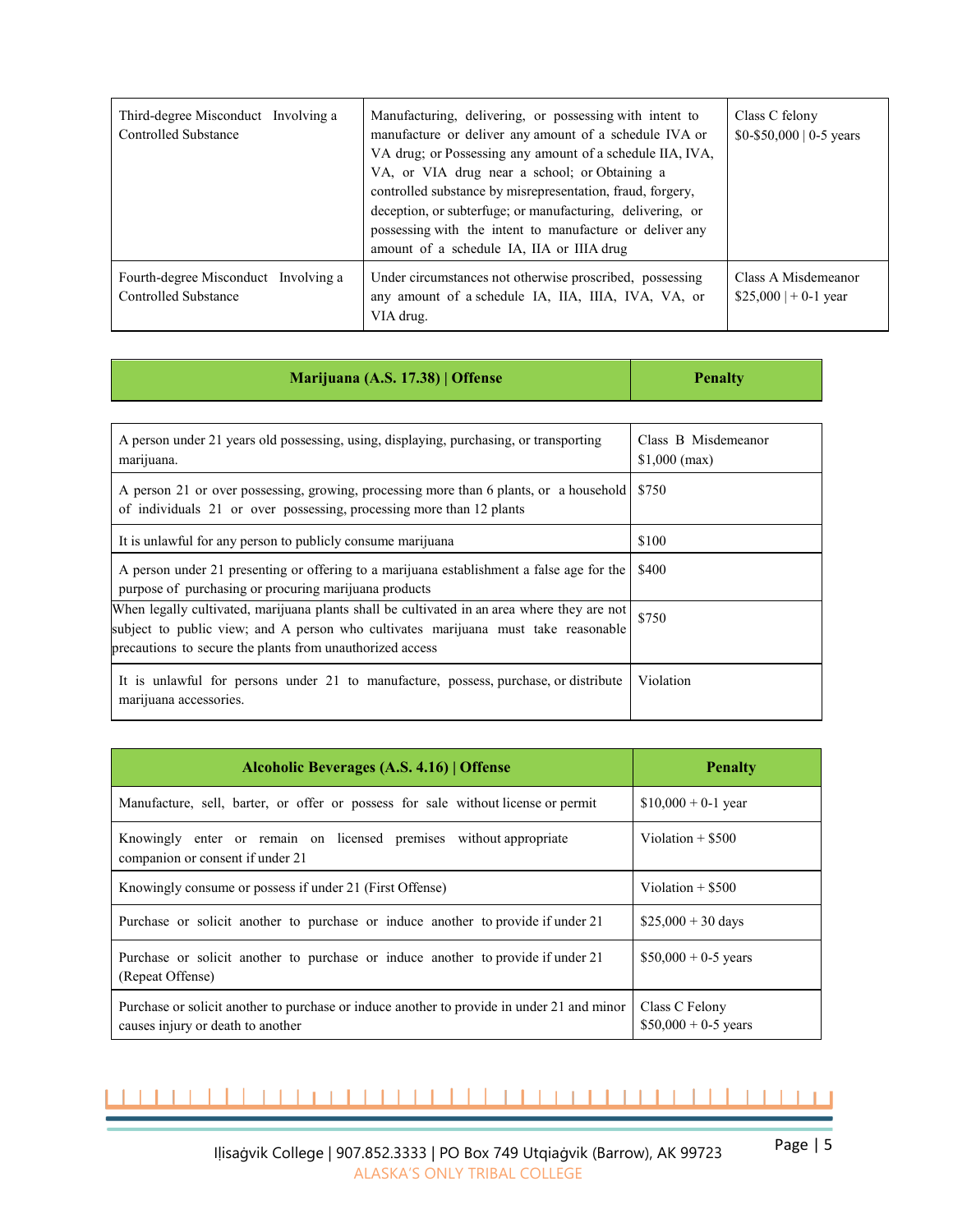# *Federal Sanctions*

| Drug                   | Quantity                                  | <b>Penalties</b>                                                                                                                                                                                                                                  | Quantity                                           | <b>Penalties</b>                                                                                                                                                                                                                                  |
|------------------------|-------------------------------------------|---------------------------------------------------------------------------------------------------------------------------------------------------------------------------------------------------------------------------------------------------|----------------------------------------------------|---------------------------------------------------------------------------------------------------------------------------------------------------------------------------------------------------------------------------------------------------|
| Cocaine (Schedule II)  | 500-4999<br>gms mixture                   | First Offense: Not less<br>than 5 years, and not<br>more than 40 yrs. If<br>death or serious injury,<br>not less than 20 or<br>more than life. Fine of<br>not more than \$5<br>million if an individual.<br>\$25 million if not an<br>individual. | 5 kgs or more mixture                              | First Offense:<br>Not less than 10 years,<br>and not more than life.<br>If death or serious<br>injury, not less than 20<br>or more than life. Fine<br>of not more than \$10<br>million if an individual,<br>\$50 million if not an<br>individual. |
| Cocaine Base           | 28-279                                    |                                                                                                                                                                                                                                                   | 280 gms or more                                    |                                                                                                                                                                                                                                                   |
| (Schedule II)          | gms mixture                               |                                                                                                                                                                                                                                                   | mixture                                            |                                                                                                                                                                                                                                                   |
| Fentanyl (Schedule II) | 40-399 gms mixture                        |                                                                                                                                                                                                                                                   | 400 gms or more<br>mixture                         |                                                                                                                                                                                                                                                   |
| Fentanyl Analogue      | $10 - 99$                                 |                                                                                                                                                                                                                                                   | 100 gms or more                                    |                                                                                                                                                                                                                                                   |
| (Schedule I)           | gms mixture                               |                                                                                                                                                                                                                                                   | mixture                                            |                                                                                                                                                                                                                                                   |
| Heroin (Schedule I)    | 100-999<br>gms mixture                    | Second Offense: Not<br>less than 10 years, and<br>not more than life. If<br>death or serious injury,<br>life imprisonment. Fine<br>of not more than \$8<br>million if an individual,<br>\$50 million if not an<br>individual.                     | 1 kg or more mixture                               | Second Offense:<br>Not less than 20 years,<br>and not more than life.<br>If death or serious<br>injury, life<br>imprisonment. Fine of<br>not more than \$20<br>million if an individual,<br>\$75 million if not an<br>individual.                 |
| LSD (Schedule I)       | $1-9$<br>gms mixture                      |                                                                                                                                                                                                                                                   | 10 gms or more<br>mixture                          |                                                                                                                                                                                                                                                   |
| Methamphetamine        | 5-49 gms pure or                          |                                                                                                                                                                                                                                                   | 50 gms or more pure or                             |                                                                                                                                                                                                                                                   |
| (Schedule II)          | 50-499 gms mixture                        |                                                                                                                                                                                                                                                   | 500 gms or more<br>mixture                         |                                                                                                                                                                                                                                                   |
| PCP (Schedule II)      | 10-99 gms pure or 100-<br>999 gms mixture |                                                                                                                                                                                                                                                   | 100 gms or more pure<br>or 1 kg or more<br>mixture | Two or More Prior<br>Offenses:<br>Life imprisonment.                                                                                                                                                                                              |
| *Source:               |                                           |                                                                                                                                                                                                                                                   |                                                    |                                                                                                                                                                                                                                                   |
| www.dea.gov/druginfo   |                                           |                                                                                                                                                                                                                                                   |                                                    |                                                                                                                                                                                                                                                   |

| <b>Drug</b>            | <b>Ouantity</b>                                          | 1 <sup>st</sup> Offense                                                                           | 2 <sup>nd</sup> Offense                                                                              |
|------------------------|----------------------------------------------------------|---------------------------------------------------------------------------------------------------|------------------------------------------------------------------------------------------------------|
| Marijuana (Schedule I) | $1,000$ kg or more mixture;<br>or $1,000$ or more plants | • Not less than 10 years, not more<br>than life                                                   | • Not less than 20 years, not<br>more than life                                                      |
|                        |                                                          | • If death or serious injury, not<br>less than 20 years, not more than<br>life                    | • If death or serious injury,<br>mandatory life                                                      |
|                        |                                                          | • Fine not more than \$4 million if<br>an individual, \$10 million if other<br>than an individual | • Fine not more than \$8<br>million if an individual, \$20<br>million if other than an<br>individual |
| Marijuana (Schedule I) | 100 kg to 999 kg mixture; or<br>100 to 999 plants        | • Not less than 5 years, not more<br>than 40 years.                                               | • Not less than 10 years, not<br>more than life                                                      |
|                        |                                                          | • If death or serious injury, not<br>less than 20 years, not more than<br>life                    | • If death or serious injury,<br>mandatory life                                                      |

## $\perp$  $111111$ ------------ $\mathbf{1}$  $\mathbf{1}$  $\Box$ ÷. Т.  $\mathbf{L}$ -1

Iḷisaġvik College | 907.852.3333 | PO Box 749 Utqiaġvik (Barrow), AK 99723 ALASKA'S ONLY TRIBAL COLLEGE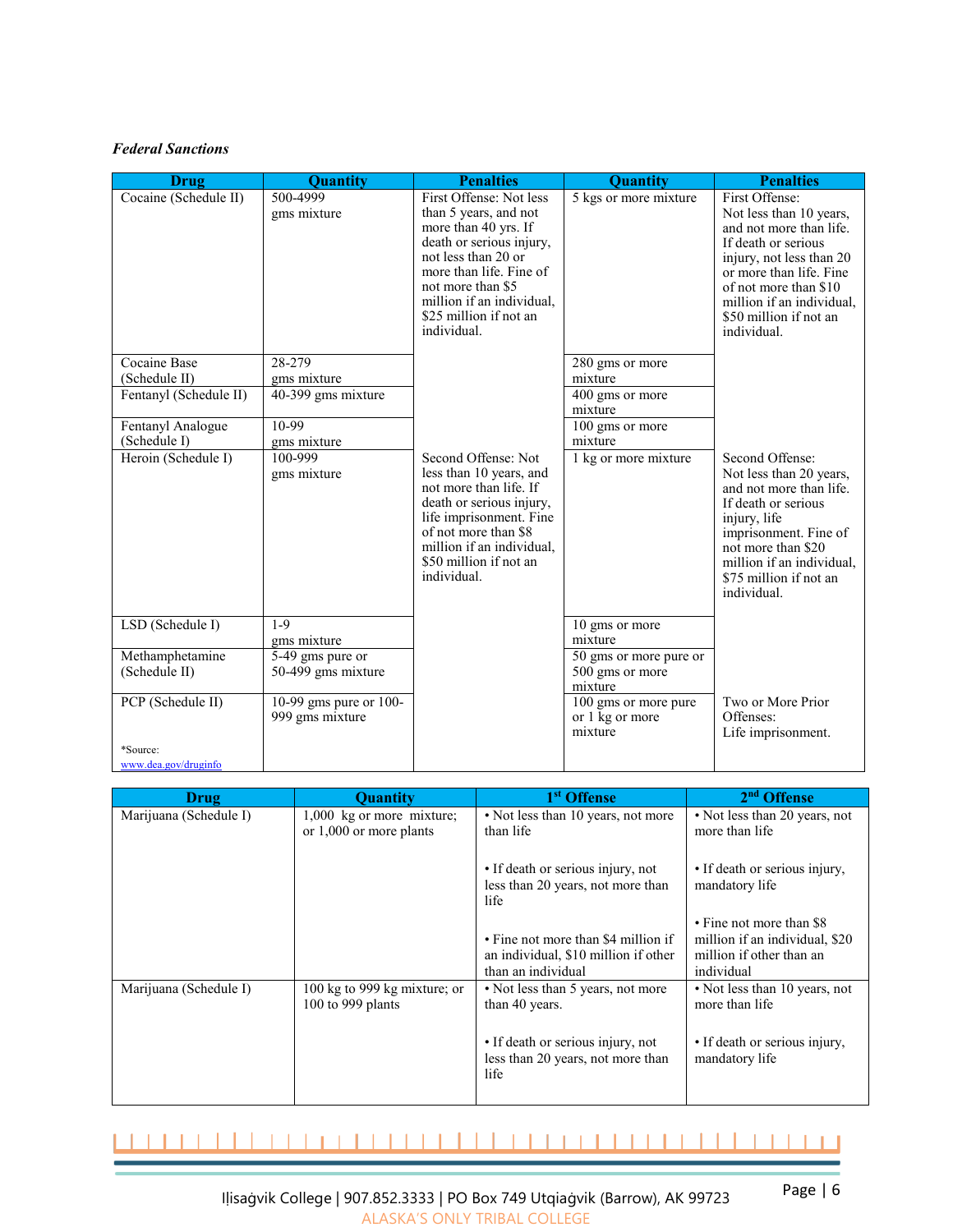|                               |                                                   | • Fine not more than \$2 million if<br>an individual, \$5 million if other<br>than an individual | • Fine not more than \$4<br>million if an individual, \$10<br>million if other than an<br>individual |
|-------------------------------|---------------------------------------------------|--------------------------------------------------------------------------------------------------|------------------------------------------------------------------------------------------------------|
| Marijuana (Schedule I)        | More than 10 kg hashish; 50<br>to 99 kg mixture   | • Not more than 20 yrs.                                                                          | • Not more than 30 years.                                                                            |
|                               | More than 1 kg of hashish<br>oil; 50 to 99 plants | • If death or serious injury, not<br>less than 20 years, not more than<br>life                   | • If death or serious injury,<br>mandatory life                                                      |
|                               |                                                   | • Fine \$1 million if an individual,<br>\$5 million if other than an<br>individual               | • Fine \$2 million if an<br>individual, \$10 million if<br>other than an individual                  |
| Marijuana (Schedule I)        | 1 to 49 plants; less than<br>50kg mixture         | • Not more than 5 years.                                                                         | • Not more than 10 years.                                                                            |
| Hashish (Schedule I)          | 10 kg or less                                     | $\cdot$ Fine not more than \$250,000, \$1<br>million other than individual                       | • Fine not more than<br>\$500,000 if individual, \$2<br>million other than individual                |
| Hashish Oil (Schedule I)      | 1 kg or less                                      |                                                                                                  |                                                                                                      |
| *Source: www.dea.gov/druginfo |                                                   |                                                                                                  |                                                                                                      |

# **Health Risks**

# *Alcohol*

Short-Term Health Risks

Excessive alcohol use has immediate effects that increase the risk of many harmful health conditions. These are most often the result of binge drinking and include the following:

- Injuries, such as motor vehicle crashes, falls, drownings, and burns.
- Violence, including homicide, suicide, sexual assault, and intimate partner violence.
- Alcohol poisoning, a medical emergency that results from high blood alcohol levels.
- Risky sexual behaviors, including unprotected sex or sex with multiple partners. These behaviors can result in unintended pregnancy or sexually transmitted diseases, including HIV.<sup>12,13</sup>
- Miscarriage and stillbirth or fetal alcohol spectrum disorders (FASDs) among pregnant women.

# Long-Term Health Risks

Over time, excessive alcohol use can lead to the development of chronic diseases and other serious problems including:

- High blood pressure, heart disease, stroke, liver disease, and digestive problems.
- Cancer of the breast, mouth, throat, esophagus, liver, and colon.
- Learning and memory problems, including dementia and poor school performance.
- Mental health problems, including depression and anxiety.
- Social problems, including lost productivity, family problems, and unemployment.
- Alcohol dependence, or alcoholism.

Source[: https://www.cdc.gov/alcohol/fact-sheets/alcohol-use.htm](https://www.cdc.gov/alcohol/fact-sheets/alcohol-use.htm)